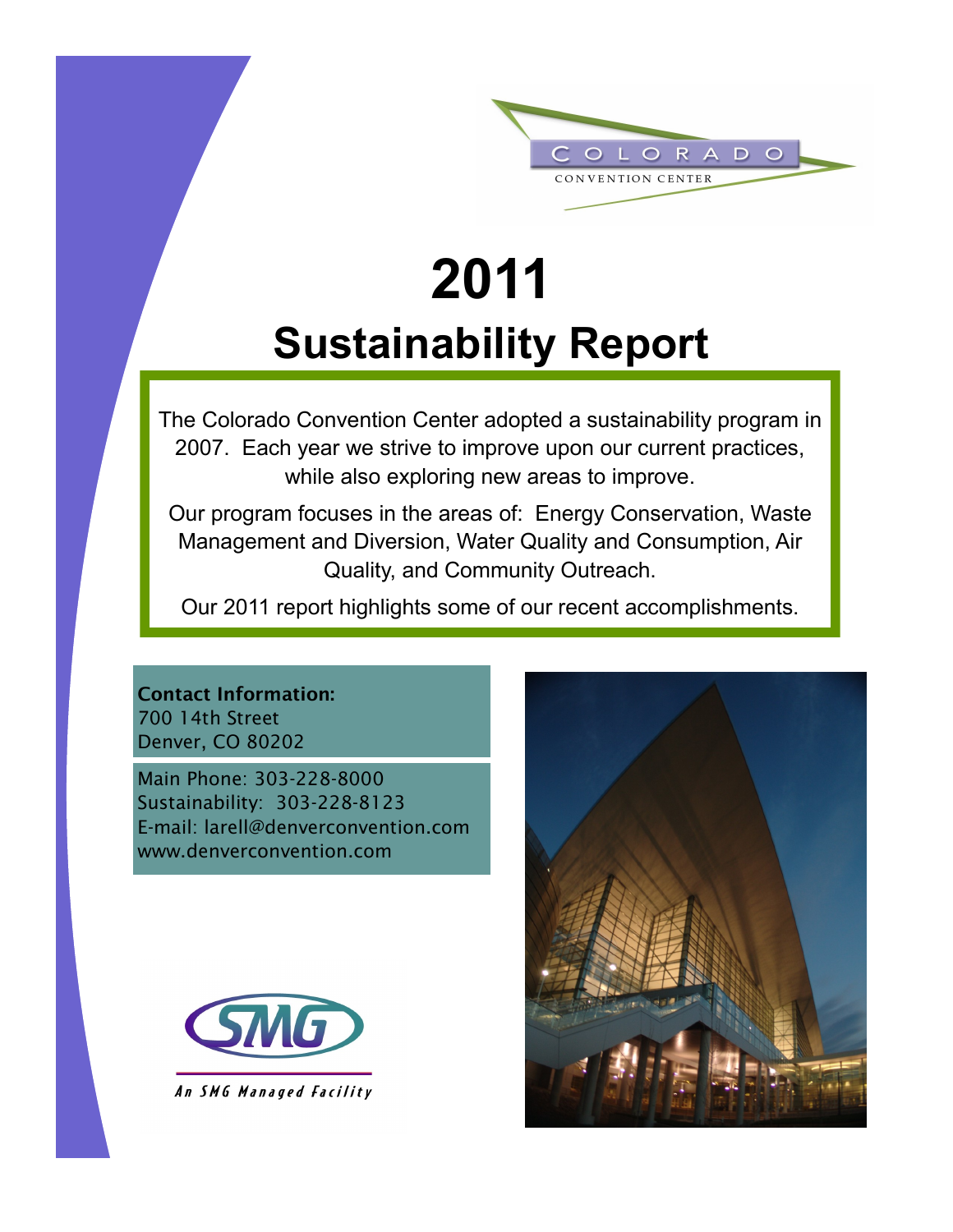### **REDUCING ENERGY**

- Roof top solar array generated 377,149 kwh for a total of 1,186.3 MWh to date
- Installation of VFD's (variable fan  $\bullet$ drives) on major HVAC systems
- Continual retro-fit of lighting throughout the building
- 11% reduction of energy use compared to 2010





#### **DIVERTING WASTE**

- Diverted 49% of our waste, a total of 982,000 lbs. This equals the weight of 100 Blue Bears!
- Donated 37,598 lbs of material to local non-profit agencies
- Recycled 623,438 lbs in our single stream recycle program
- Composted 340,180lbs of food waste, products, and lawn clippings
- Recycled 4,847 lbs of paper, the equivalent of 41 trees!
- 7,100 meals donated to shelters in a single month
- Replaced paper towel dispensers with Dyson Airblade hand dryers